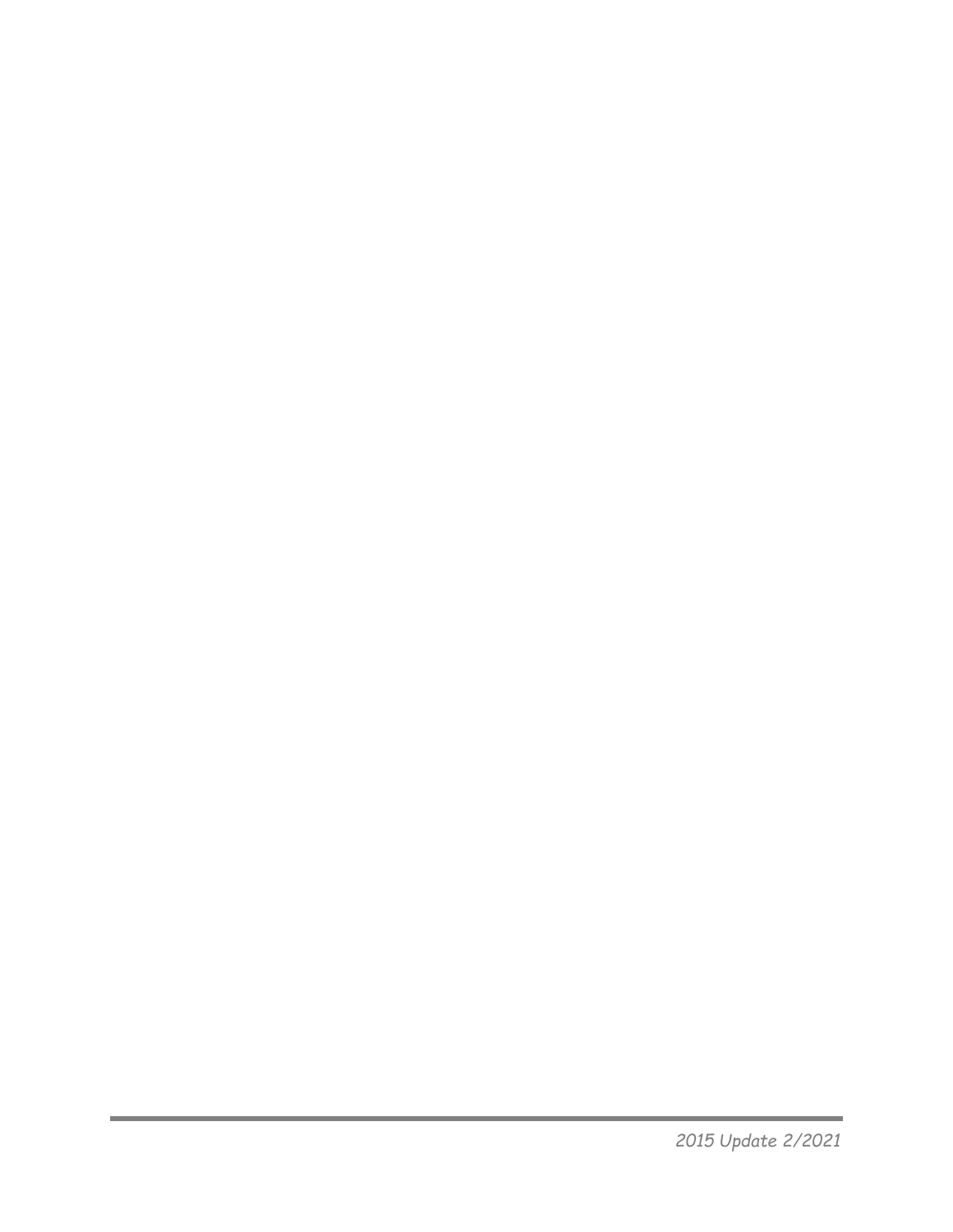February 2021

Dear Candidates and Parents,

Thank you for your interest in the Cheer Team at St. Edward High School. We are excited that you are considering tryouts this season.

Here you will find the basic skills that we will be evaluating during the tryout process. Although some of you may find this list daunting – DON'T WORRY! We are looking for well-rounded, committed student athletes who possess basic athletic strength and skills that can be progressed into higher athletic skills. We are looking for student athletes who enjoy the challenge and fun of working as a team and as individuals to progress in talent and skill. We are looking for students who have leadership qualities; after all, we are Cheer Leaders. High School Cheer is about student athletic leadership with really cool ways of bringing about school spirit; the skills of which can be learned through training throughout the season. The attached list is a guideline by which we can evaluate the potential of each athlete.

We invite you to the first meeting with open minds as we encourage you to EXCEED YOUR EXPECTATIONS and fill the Eagles' Nest with excitement for the coming seasons!

Cheers and Blessings,

Coach Gretchen Toddy Ludwick, '85, MS, Head Coach

Coach Elizabeth Hazel Barry, '06, Junior Varsity Coach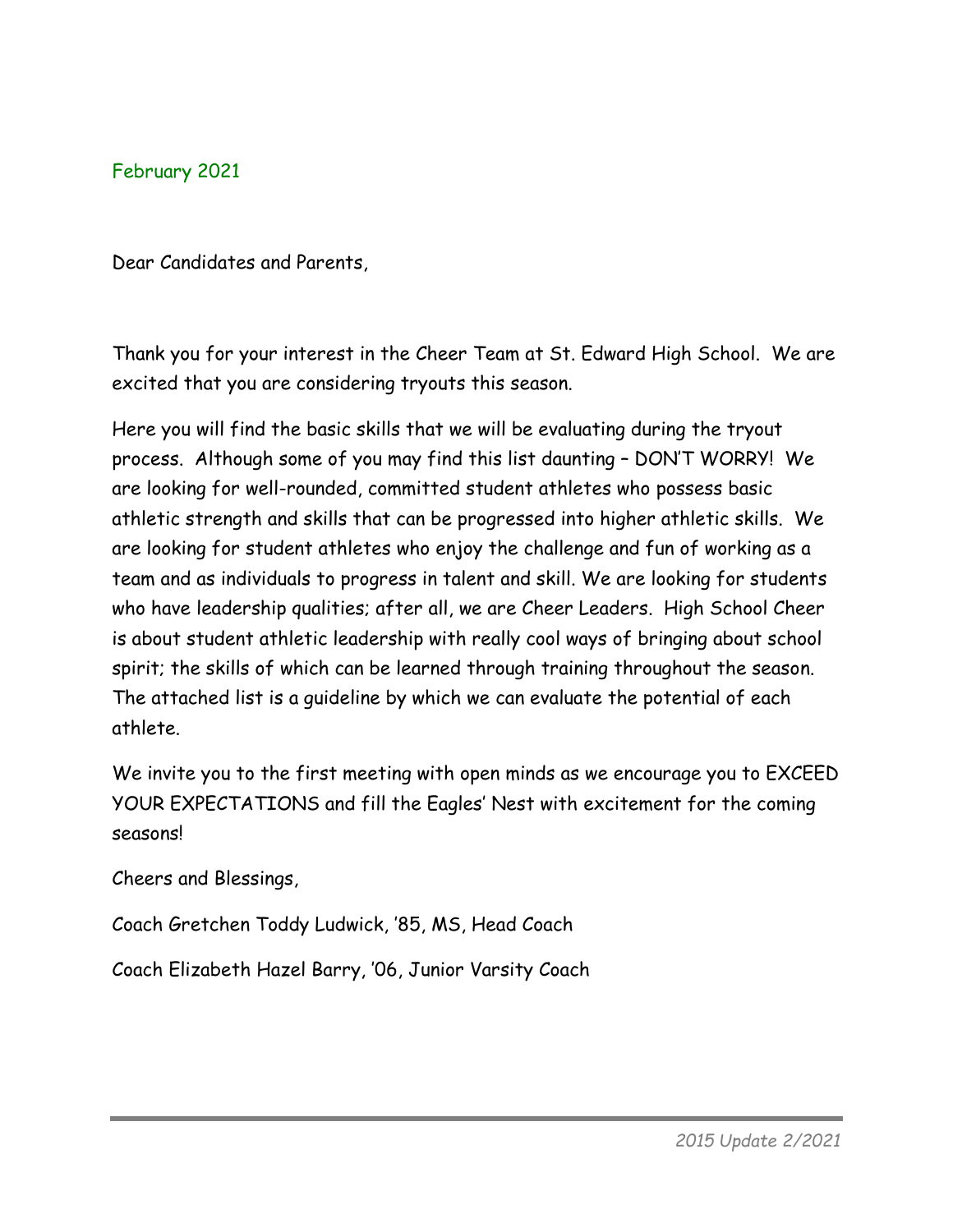## **SKILLS FOR EVALUATION**

## **We evaluate skills based on the OASSA State of Ohio Cheerleading Championships skill score sheets**

#### **Physical Fitness and Strength for Athletes also evaluated**

For those of you who LOVE youtube.com, I have attached some videos for you to look at. These are not SEHS folks, but you will get the idea of what we are looking for!

CAUTION: GYMNASTICS SKILLS SHOULD BE LEARNED FROM COMPETENT, SKILLED, AND CERTIFIED INSTRUCTORS. GET TO THE GYM! DO NOT ATTEMPT AT HOME, ALONE AND OR WITHOUT A COMPETENT COACH.

> **PLEASE ALSO LOOK AT THE VIDEOS ON OUR CHEER TEAM PAGE <https://www.stedwardeagles.com/cheer-videos>**

#### Cheer Technique

- Chant
- Cheer

#### Jump Skills

- Tuck <http://www.youtube.com/watch?v=itLAxgdD4IY>
	- This also shows a spread eagle jump not required but a good demo!
- Toe Touch <http://www.youtube.com/watch?v=BIDVsb5pXsA>
- Front Hurdle (L & R) [http://www.youtube.com/watch?v=Se\\_RgMU3GcU](http://www.youtube.com/watch?v=Se_RgMU3GcU)
	- Video shows back leg bent WE DO BACK LEG FLAT = ELITE JUMP
- Pike <http://www.youtube.com/watch?v=20mChcciob8&feature=relmfu>
- DOUBLE TOE (returnees) working TRIPLES
- TRIPLE COMBO: R hurdle, L hurdle, Toe (returnees)
- Jump handspring or Jump tuck combinations (returnees)

Dance: You will be taught a dance to perform at tryouts.

Gymnastic Skills: Gymnastics is an integral part of the sport of high school cheer. As a team we attend tumbling classes as part of our regular weekly practices. It is possible to make the team without a standing back handspring; however, it is a skill that will be expected to be achieved.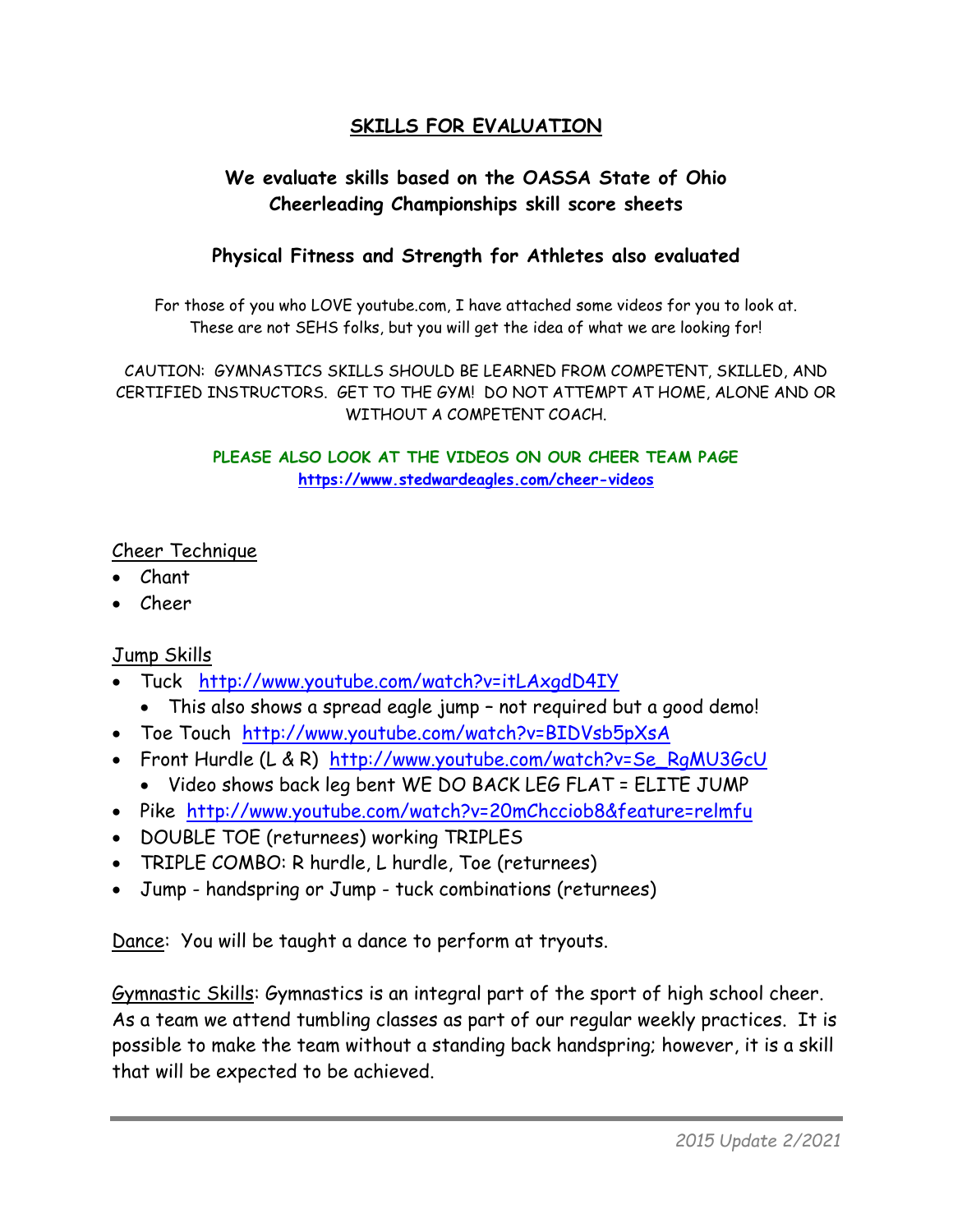For tryouts, a spotter is allowed but you must have a competent attendee spot. A spotter may not tumble you over. In order for you to perform the skill at the clinic and tryout, you must be competent enough in your skill that the spot is light. DO NOT ATTEMPT A SKILL THAT YOU HAVE NOT MASTERED ENOUGH WITHOUT A LIGHT SPOT. A strong round-off is a good indicator of your potential to achieve more tumbling skills, so work on your round-offs if you do not yet have a back handspring. Forward rolls, tight with a clean stand/finish, will also be looked at.

Evaluation for returning team members: standing back handspring and round-off back handspring (light spot okay for JV level, NO SPOT for Varsity consideration). NOTE: BHS at end of FIGHT SONG for Varsity consideration. Tucks are a common skill and will be expected for higher level Regional & State competition in which Varsity participates.

• Right split & Left split: Splits show basic flexibility in the legs/groin. Daily stretching will help you achieve this. Returnees it is expected that both left and right splits are flat.

<http://www.youtube.com/watch?v=wxVA-riJY-U&feature=related>

- Forward roll <http://www.youtube.com/watch?v=HIP4gc4gFmk>
- Cartwheel <http://www.youtube.com/watch?v=1IwBtboVxoE&feature=relmfu>
- Running Round-off <http://www.youtube.com/watch?v=tLoSVdNqO1g&feature=relmfu> Power Out or Hurdle Round-off <http://www.youtube.com/watch?v=VSa-FjtncMA&feature=related>
- Standing Back Handspring (expected Varsity skill level) RETURNEES: Standing Back Handspring at END of FIGHT SONG for Varsity Consideration <http://www.youtube.com/watch?v=4EovHeG6nlo&feature=relmfu>
- Round-off back handspring (expected Varsity skill level) [http://www.youtube.com/watch?v=KLUs\\_jan0NI](http://www.youtube.com/watch?v=KLUs_jan0NI)
- Tucks: standing, round-off tuck, tuck series. We will ask to see tuck skills that you currently have. Tuck skills are what we are looking for the entire Varsity squad to have within the Fall season. (returnees take note of this important skill)
- Other advanced tumbling skills that you can do will be evaluated: i.e. back handspring series, layout, full, ariel.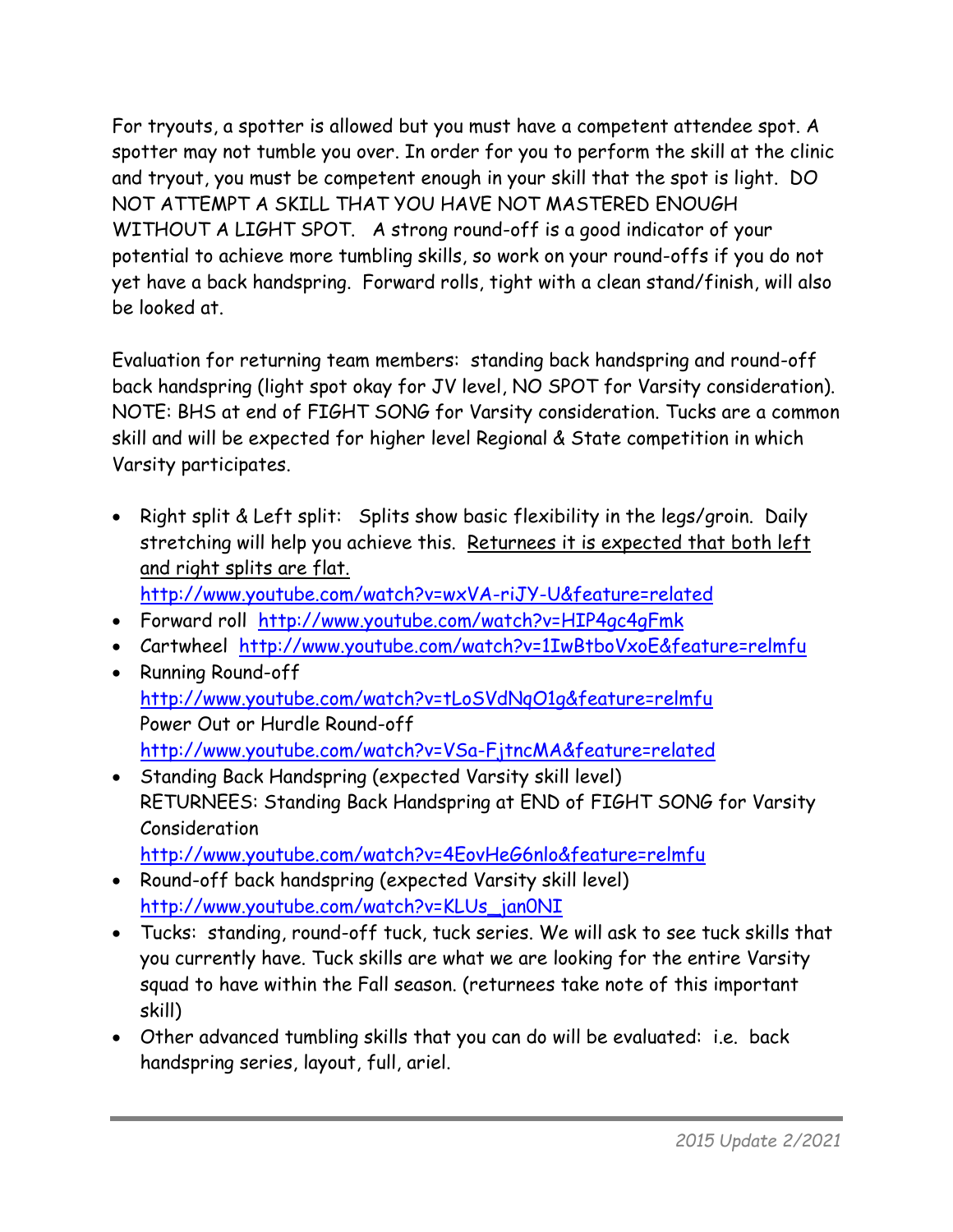Physical Fitness and Strength: Cheer is an athletic sport. Fitness and strength are important parts of the athletics of cheer; core strength is especially important for a stunting team. Here are some basic strength skills that we will ask you to perform. Start working on the basics and you will be able to progress quickly.

Front Plank: 30 sec - 1 minute with proper form <http://www.youtube.com/watch?v=KKPTt8TJWIs&feature=relmfu> http://30dayfitnesschallenges.com/30-day-plank-challenge/#\_ (do this challenge with proper form & you'll be ready)

Push-ups: 25 full body push-ups with proper form [http://www.youtube.com/watch?v=Eh00\\_rniF8E&feature=related](http://www.youtube.com/watch?v=Eh00_rniF8E&feature=related) <http://hundredpushups.com/> (do this workout with proper form & you'll be ready!)

Develop a good, strong Hollow Body position <http://gymnasticswod.com/content/hollow-body>

V-sits: 25 full tuck-ups or V tucks with proper form <https://www.youtube.com/watch?v=NBwz02SXl6Q>

Cardio-Vascular Conditioning: Team members will be required to be able to run a mile within Presidential Physical Fitness time standards for their age group which is in 10 minutes or less. Returnees will run on the day of the clinic for time requirements as weather/track permits. If not clinic day, then evaluation day. Bring running shoes. Fitness criteria will be evaluated at the practice clinic for all returnees as time permits.

NOTE: New team expected to hit 10 min or less mile by July.

<https://www.presidentschallenge.org/challenge/physical/benchmarks.shtml>